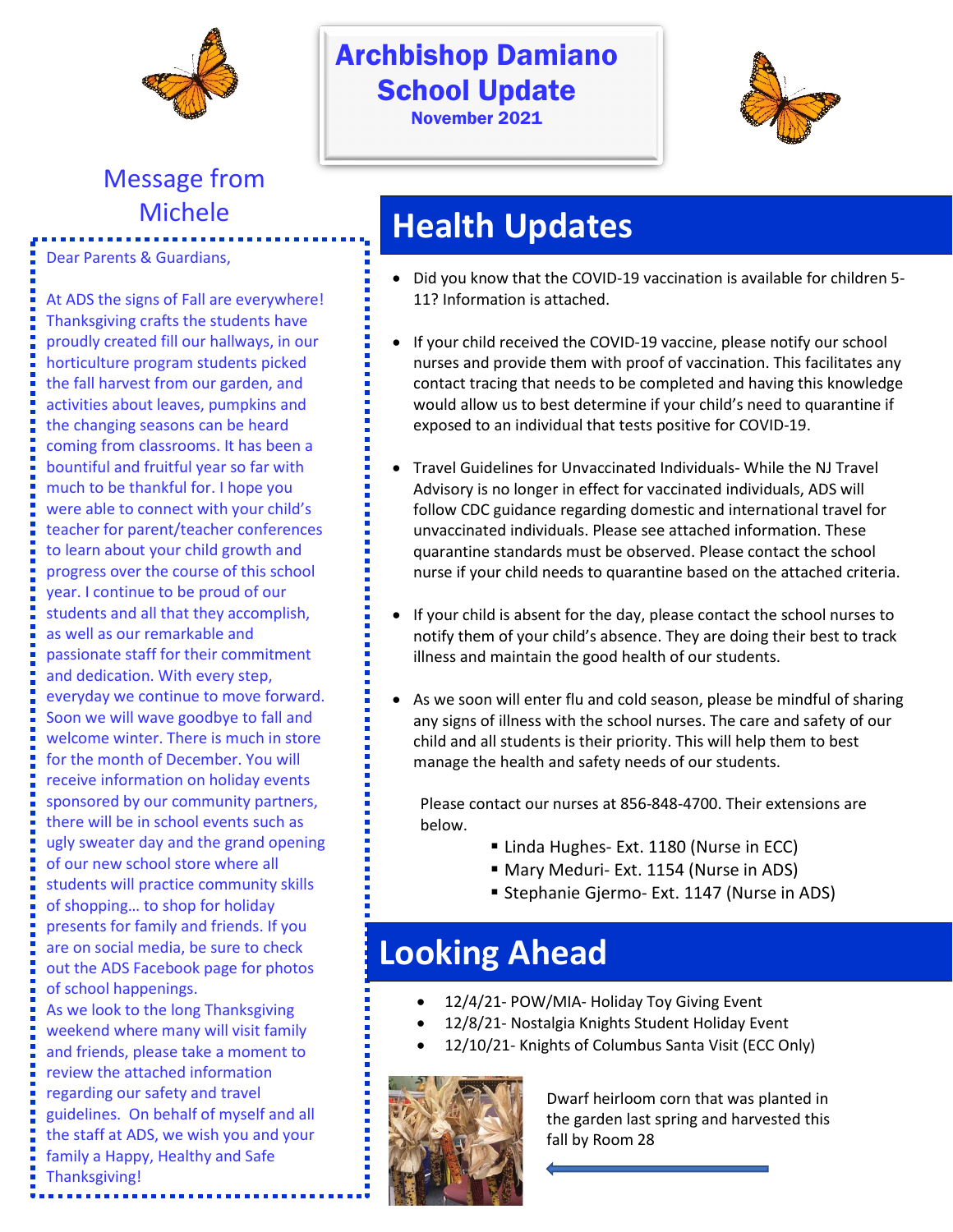#### **HOLIDAY GUIDANCE**

#### **November 16, 2021**

Although the availability and use of effective vaccines promises a return toward normalcy for this year's holiday season, it's still important to continue taking steps to lessen the risk to you, your family, and your friends. Be sure to follow the guidelines below and share them with others in your family, community, and place of work.

- Get vaccinated against the flu and COVID-19. If eligible, get your COVID-19 booster.
- Everyone 2 years and older who is not fully vaccinated should wear a mask when in indoor public places. You may also want to wear a mask indoors, even if vaccinated, in higher risk settings, including crowds, where the vaccination status of others is not known, and if you are at increased risk of severe disease. Consider wearing a mask to protect others around you who are at high risk of severe disease.
- Celebrate outside when possible or in well-ventilated areas.
- If you have any COVID-19 symptoms, stay home and do not host or attend gatherings.
- Get tested if you have COVID-19 symptoms or are a close contact of someone with COVID-19.
- Delay travel until fully vaccinated.
- If traveling over the holiday season, be sure to visit the new NJDOH Traveler's Health page for travel-related guidance! Remember that masks are required on all modes of public transportation and in transportation hubs.
- Utilize the infographics below to promote a safe holiday season. Please see the website for PDF versions of the infographics.

When we work together to protect our health as well as the health of others, we can enjoy safer holidays and travel.

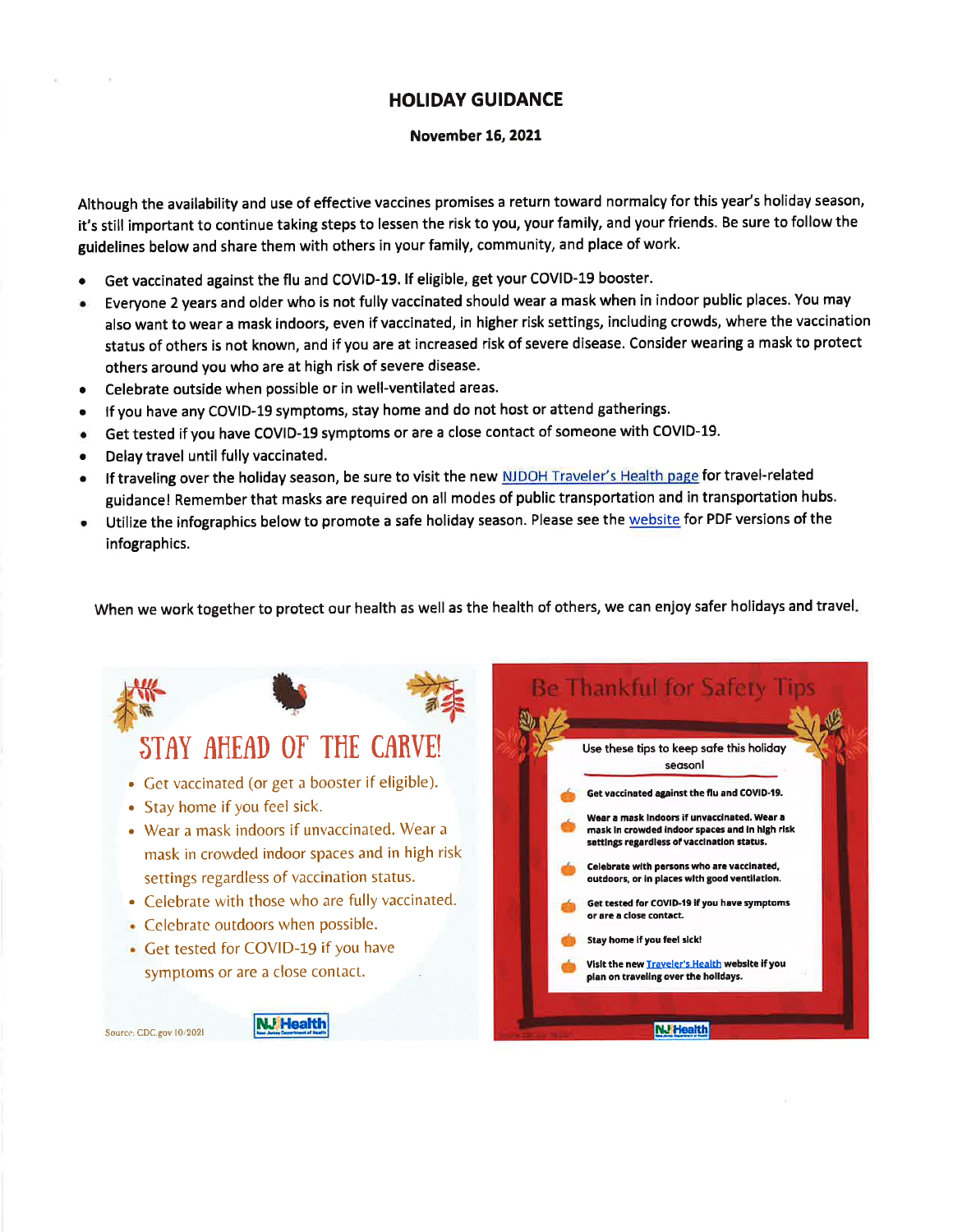





## **COVID-19 Vaccines for Children and Teens**

Updated Nov. 23, 2021

#### Most Children and All Teens Can Get COVID-19 Vaccines

CDC recommends everyone ages 5 and older get a COVID-19 vaccine to help protect against COVID-19.

| <b>Authorized For</b> | <b>Pfizer-BioNTech</b> | Moderna | <b>J&amp;J</b> / Janssen |
|-----------------------|------------------------|---------|--------------------------|
| 4 years and under     | No                     | No      | No                       |
| 5-11 years old        | <b>Yes</b>             | No      | No.                      |
| 12-17 years old       | <b>Yes</b>             | No      | No                       |
| 18 years and older    | <b>Yes</b>             | Yes     | <b>Yes</b>               |

Widespread vaccination for COVID-19 is a critical tool to best protect everyone from COVID-19 and COVID-19 related complications. Children and teens who are fully vaccinated can safely resume many activities that they did prior to the pandemic.

Learn about myths and facts or get answers to frequently asked questions about COVID-19 vaccines for children.

#### Find a COVID-19 Vaccine for Children 5 Years and Older

- The federal government is providing the COVID-19 vaccine free of charge to all people living in the United States, regardless of their immigration or health insurance status.
- Check with your child's healthcare provider about whether they offer COVID-19 vaccination.
- Check your local pharmacy's website to see if vaccination walk-ins or appointments are available for children.
- Contact your state, territorial, local, or tribal health department for more information.

Find a COVID-19 vaccine: Search vaccines.gov, text your ZIP code to 438829, or call 1-800-232-0233 to find locations near you.



#### Why Children and Teens Should Get Vaccinated for COVID-19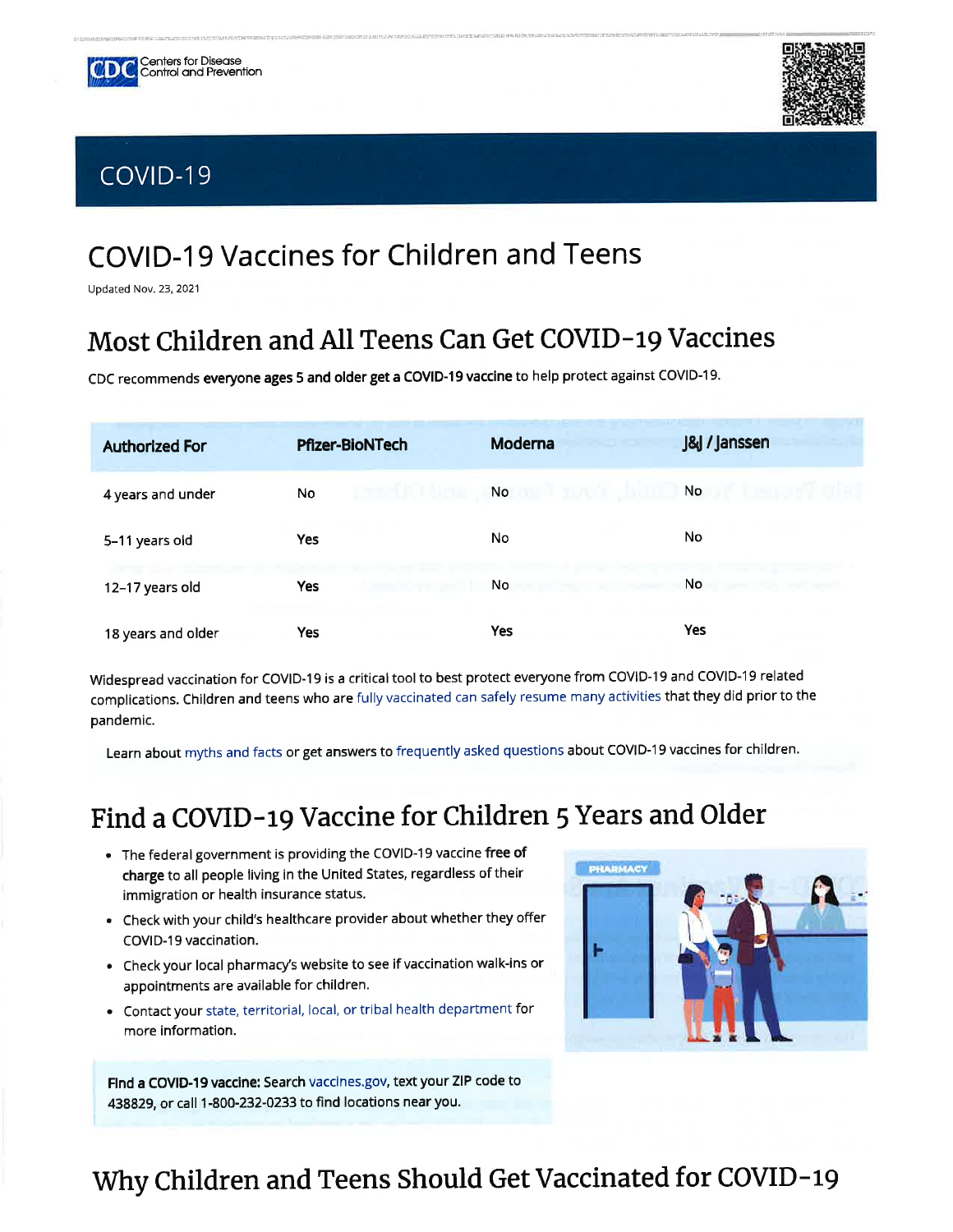There are approximately 28 million children between the ages of 5 and 11 years old in the United States, and there have been nearly 2 million cases of COVID-19 within this age group during the pandemic. COVID-19 can make children very sick and cause children to be hospitalized. In some situations, the complications from infection can lead to death.

Children are as likely to be infected with COVID-19 as adults and can

- Get very sick from COVID-19
- Have both short and long-term health complications from COVID-19
- Spread COVID-19 to others, including at home and school

As of mid-October 2021, children ages 5 through 11 years have experienced more than 8,300 COVID-19 related hospitalizations and nearly 100 deaths from COVID-19. In fact, COVID-19 ranks as one of the top 10 causes of death for children aged 5 through 11 years.

Children who get infected with COVID-19 can also develop serious complications like multisystem inflammatory syndrome (MIS-C)—a condition where different body parts become inflamed, including the heart, lungs, kidneys, brain, skin, eyes, or gastrointestinal organs. Since the pandemic began, more than 2,300 cases of MIS-C have been reported in children ages 5 through 11 years. Children with underlying medical conditions are more at risk for severe illness from COVID-19 compared with children without underlying medical conditions.

#### Help Protect Your Child, Your Family, and Others

Getting a COVID-19 vaccine can help protect children ages 5 years and older from getting COVID-19.

- · Vaccinating children can help protect family members, including siblings who are not eligible for vaccination and family members who may be at increased risk of getting very sick if they are infected.
- . Vaccination can also help keep children from getting seriously sick even if they do get COVID-19.
- Vaccinating children ages 5 years and older can help keep them in school and help them safely participate in sports, playdates, and other group activities.

Help protect your whole family and slow the spread of COVID-19 in your community by getting yourself and your children ages 5 years and older vaccinated against COVID-19.

#### **Protect Unvaccinated Children**

Unvaccinated children ages 2 years and older should wear a mask in public spaces and around people they don't live with. Learn more about protecting unvaccinated family members.

## COVID-19 Vaccines Are Safe for Children and Teens

Before recommending COVID-19 vaccination for children, scientists conducted clinical trials with thousands of children and no serious safety concerns were identified. The FDA gave the Pfizer-BioNTech COVID-19 vaccine emergency authorization to use in children ages 5-15 years old and full approval to use in people ages 16 years and older. Learn more about the process of developing, authorizing, and approving COVID-19 vaccines.

The benefits of COVID-19 vaccination outweigh the known and potential risks. Get a COVID-19 vaccine for children ages 5 years and older as soon as you can.

COVID-19 vaccines are being monitored for safety with the most comprehensive and intense safety monitoring program in U.S. history. CDC monitors the safety of all COVID-19 vaccines after the vaccines are authorized or approved for use, including the risk of myocarditis in children ages 5 through 11 years.

. Your child may get a COVID-19 vaccine and other vaccines, including flu vaccine, at the same time.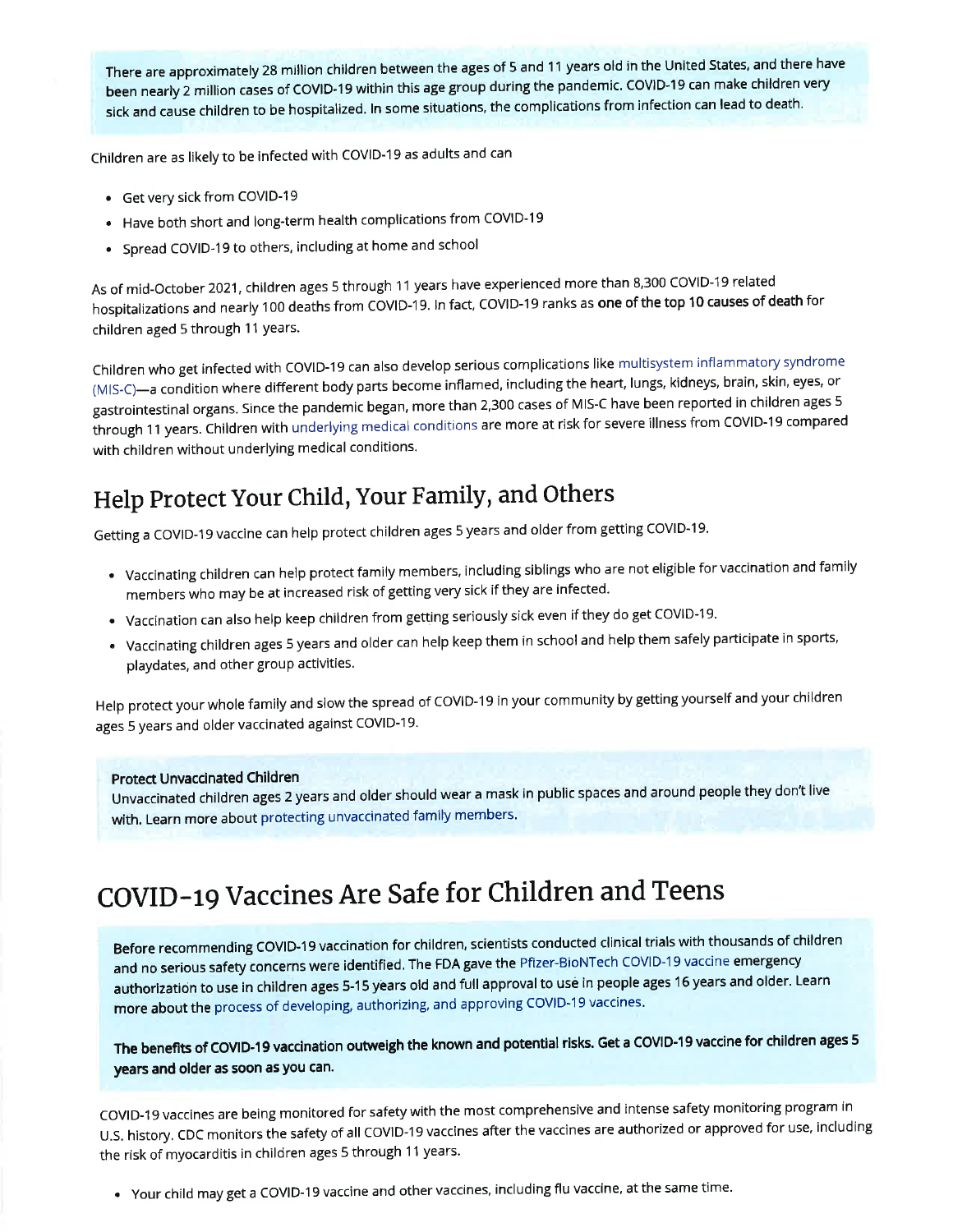- Serious health events after COVID-19 vaccination are rare.
- Cases of myocarditis (inflammation of the heart muscle) and pericarditis (inflammation of the outer lining of the heart) have been reported after Pfizer-BioNTech COVID-19 vaccination of children ages 12-17 years. These reactions are rare; in one study, the risk of myocarditis after the second dose of Pfizer-BioNTech in the week following vaccination was around 54 cases per million doses administered to males ages 12-17 years.
	- In general, adolescents ages 12 through 17 years have a higher risk for myocarditis than children ages 5 through 11 years. During clinical trials, no cases of myocarditis occurred in children ages 5 through 11 years who received the COVID-19 vaccine.
- . A severe allergic reaction, like anaphylaxis, may happen after any vaccine, including COVID-19 vaccines, but this is rare.
- Your child cannot get COVID-19 from any COVID-19 vaccine, including the Pfizer-BioNTech vaccine. Learn more about how mRNA vaccines, like the Pfizer-BioNTech vaccines, work.
- There is no evidence that COVID-19 vaccines cause fertility problems.

#### COVID-19 Vaccine Dosage and Administration for Children and Teens

- . Unlike many medications, COVID-19 vaccine dosage does not vary by patient weight but by age on the day of vaccination.
- Adolescents ages 12 years and older receive the same dose of Pfizer-BioNTech COVID-19 vaccine as adults.
- Children ages 5 through 11 years receive an age-appropriate dose of the Pfizer-BioNTech COVID-19 vaccine.
	- The Pfizer-BioNTech COVID-19 vaccine for children ages 5 through 11 years has the same active ingredients as the vaccine given to adults and adolescents. However, the Pfizer-BioNTech vaccine for adults and adolescents cannot be used for children ages 5 through 11 years.



- . Your child will need a second shot of the Pfizer-BioNTech vaccine three weeks after their first shot.
	- If a child turns from 11 to 12 years of age in between their first and second dose, the second dose should be the Pfizer-BioNTech vaccine for people 12 years and older. However, if the child receives the Pfizer-BioNTech COVID-19 vaccine for children ages 5 through 11 for their second dose, they do not need to repeat the dose.

#### Preparing Children and Teens for Vaccination

The experience of getting a COVID-19 vaccine will be very similar to the experience of getting routine vaccines. Use our tips to support your child before, during, and after routine vaccinations when they get a COVID-19 vaccine.

- Talk to your child before vaccination about what to expect.
- . It is not recommended you give pain relievers before vaccination to try to prevent side effects.
- . Tell the doctor or nurse about any allergies your child may have.
- . To prevent fainting and injuries related to fainting, your child should be seated or lying down during vaccination and for 15 minutes after the vaccine is given.
- . After your child's COVID-19 vaccination, you will be asked to stay for 15-30 minutes so your child can be observed in case they have a severe allergic reaction and need immediate treatment.

## After Your Child's COVID-19 Vaccination

#### Possible side effects

Your child may have some side effects. which are normal signs that their body is building protection.